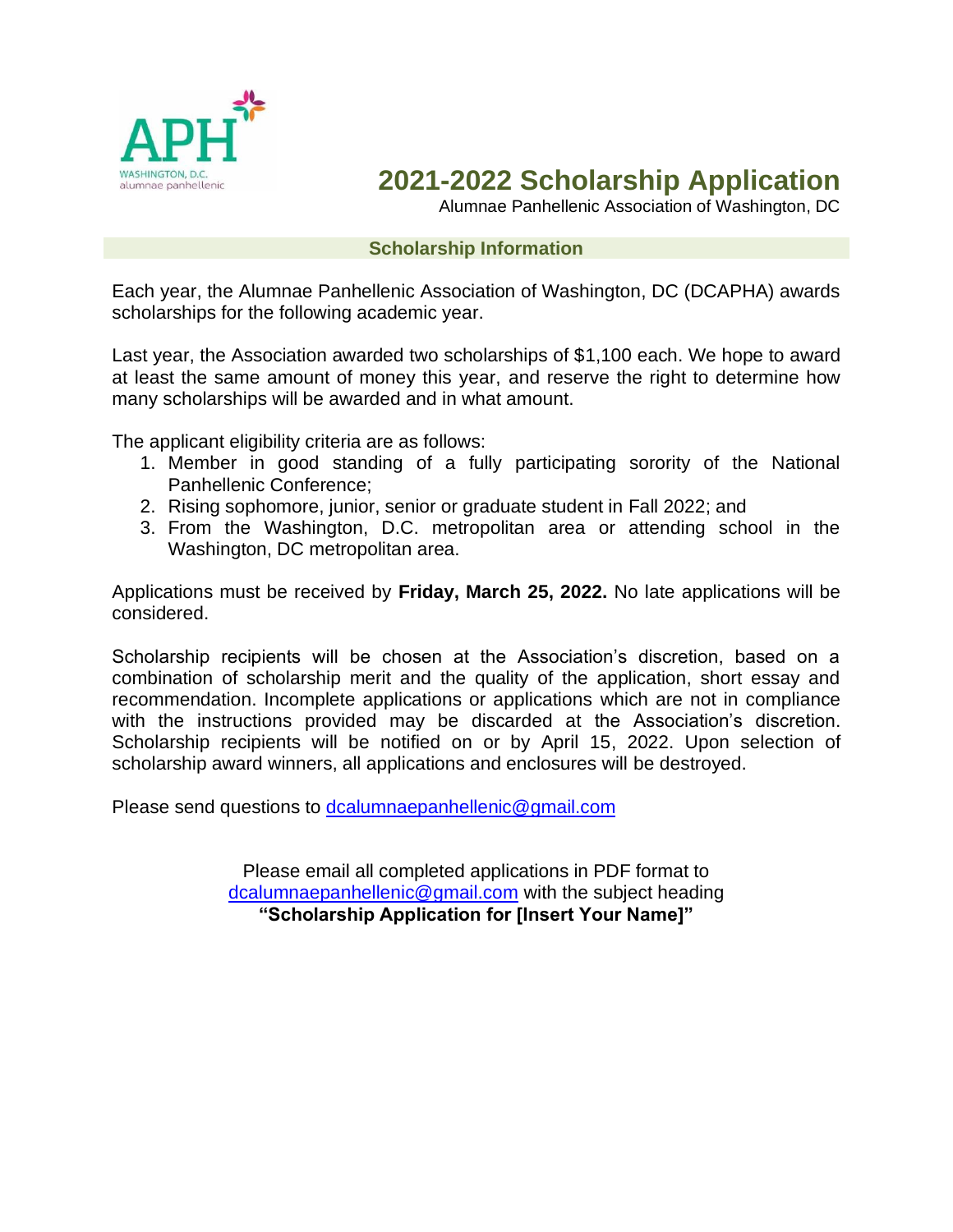

### **2021-2022 Scholarship Application**

Alumnae Panhellenic Association of Washington, DC

#### **Scholarship Instructions**

### **A complete application includes the following four parts:**

- 1. **Application form** as your cover sheet. The Association will accept a scanned, wet signature in a PDF or an Adobe PDF electronic signature.
- 2. **Essay** answering the following question:

How do you represent NPC's Core Values (friendship, leadership, service, knowledge, integrity and community) in your daily life?

Your essay must not exceed 500 words, typed on 8.5 x 11 inch paper with 1-inch margins using 12 point Times New Roman font. Essays will be judged on content and form. **Please do not put your name or the name of your sorority on or in the essay itself.**

#### 3. **Recommendation**

The person preparing the recommendation should be someone who can speak to your social, academic, and/or service achievements and/or contributions as a Panhellenic woman, such as an advisor, supervisor, professor, religious leader, etc.

Please ask your recommender to write a one page letter on your behalf and have them email it directly to [dcalumnaepanhellenic@gmail.com](mailto:dcalumnaepanhellenic@gmail.com) with your name as the subject line. The recommendation *should not exceed one page*.

4. **Transcript** (unofficial copies are acceptable).

Please do not submit items other than those requested above, such as a resume or more than one essay or recommendation, which will invalidate your application. Please contact [dcalumnaepanhellenic@gmail.com](mailto:dcalumnaepanhellenic@gmail.com) with any questions.